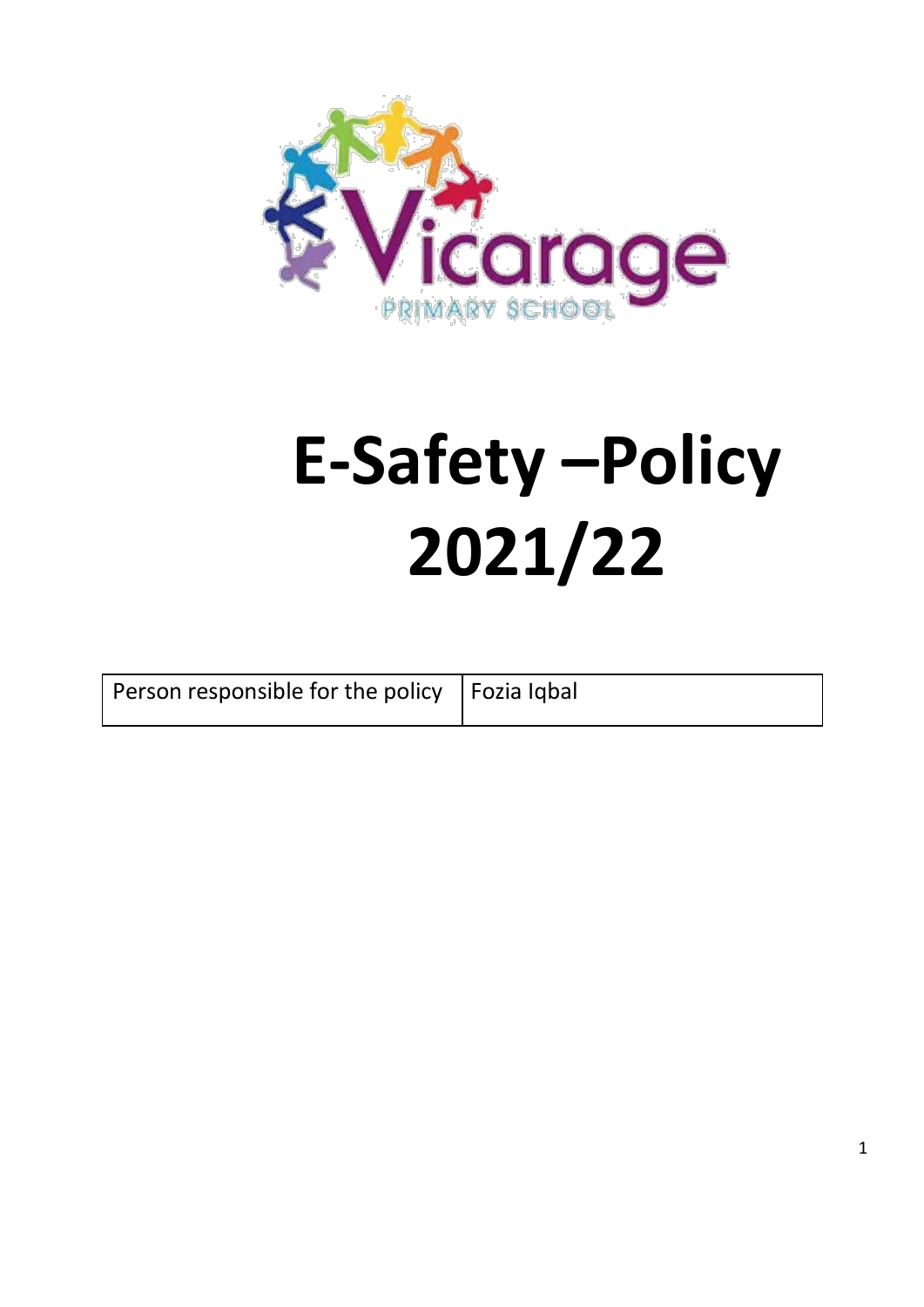## **Aims and policy scope**

New technologies inspire children to be creative, communicate and learn. However, while the internet is a great resource, it is important that children and young people are protected from the risks they may encounter. Vicarage Primary School endeavours to highlight benefits and risks of using technology and provides Safeguarding and education for users to enable them to control their online experience.

Vicarage Primary School believes that online safety (e-Safety) is an essential element of safeguarding children and adults in the digital world, when using technology such as computers, tablets, mobile phones or games consoles.

Vicarage Primary School identifies that the internet and information communication technologies are an important part of everyday life, so children must be supported to be able to learn how to develop strategies to manage and respond to risk and be empowered to build resilience online.

Vicarage Primary School has a duty to provide the community with quality Internet access to raise education standards, promote achievement, support professional work of staff and enhance management functions.

Vicarage Primary School identifies that there is a clear duty to ensure that all children and staff are protected from potential harm online.

#### **The purpose of Vicarage Primary School's online safety policy is to:**

Clearly identify the key principles expected of all members of the community with regards to the safe and responsible use of technology to ensure that Vicarage Primary School is a safe and secure environment. Safeguard and protect all members of Vicarage Primary School community online. Raise awareness with all members of Vicarage Primary School community regarding the potential risks as well as benefits of technology.

To enable all staff to work safely and responsibly, to role model positive behaviour online and be aware of the need to manage their own standards and practice when using technology.

Identify clear procedures to use when responding to online safety concerns that are known by all members of the community.

This policy applies to all staff including the governing body, teachers, support staff, external contractors, visitors, volunteers and other individuals who work for or provide services on behalf of the school (collectively referred to as 'staff' in this policy) as well as children and parents/carers.

This policy applies to all access to the internet and use of information communication devices, including personal devices, or where children, staff or other individuals have been provided with school issued devices for use off-site, such as a work laptop, tablets or mobile phones.

#### **Links to other policies and national guidance**

The following school policies and procedures should also be referred to Safeguarding & Child Protection Policy Whistleblowing policy

Positive Behaviour Policy Anti-Bullying Policy Acceptance Use Policy Guidance on Safer Working Practice Staff code of conduct Data Protection Personal Social and Health Education (PSHE), Sex and Relationships Education (SRE) Policy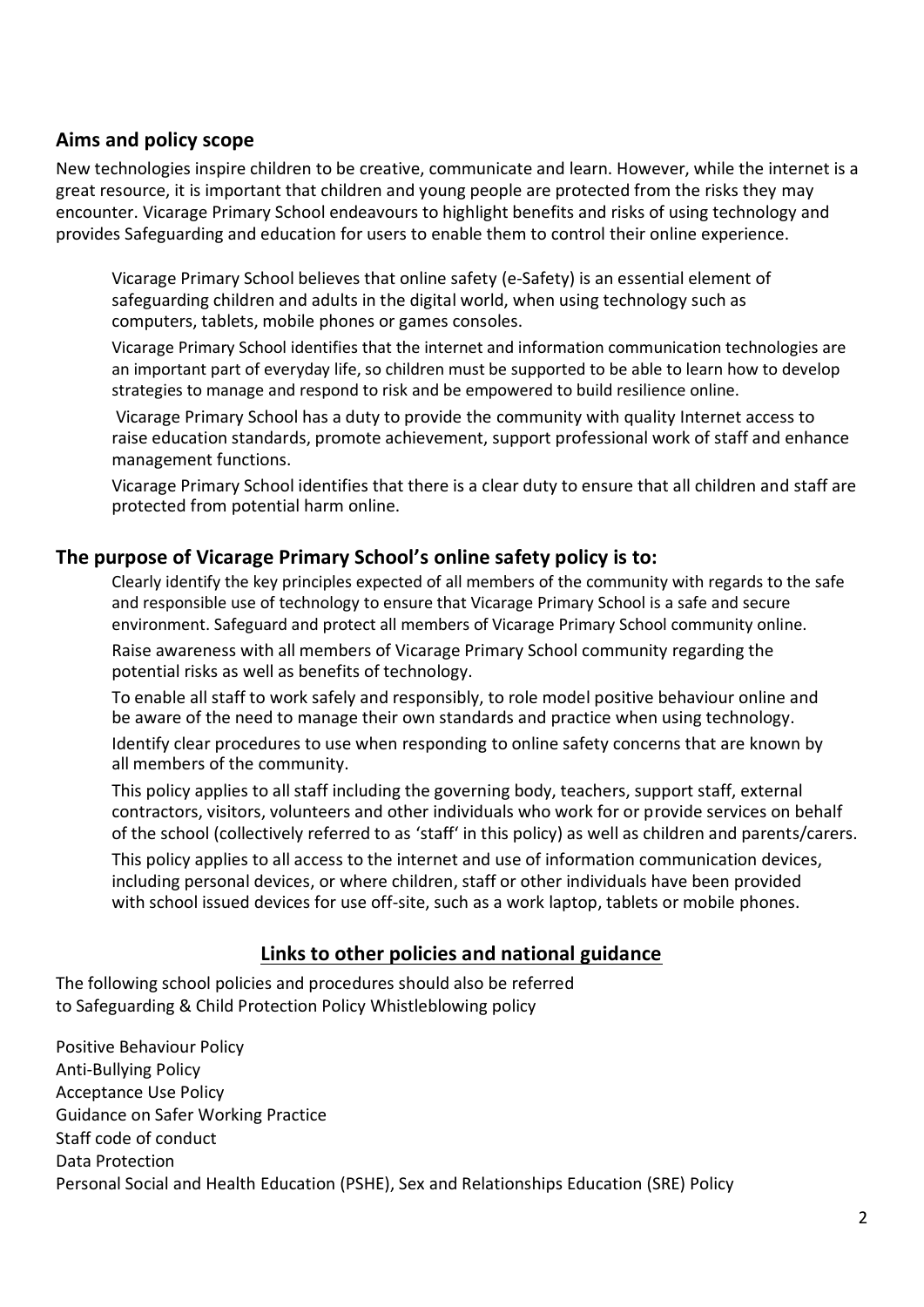#### **The following local/national guidance should also be read in conjunction with this**

**policy:** Newham Local Safeguarding Children Partnership, Guidelines and Procedures (2019) PREVENT Strategy HM Government

Keeping Children Safe in Education DfE September 2020 Teaching Online Safety in Schools DfE Working together to Safeguard Children

#### **Reviewing and Monitoring**

Vicarage Primary School online safety policy has been written by the online safety lead, involving staff, pupils and parents/carers, with specialist advice and input as required.

The policy has been approved and agreed by the Leadership team and Governing Body The online safety (eSafety) Policy and its implementation will be reviewed by the school at least annually or sooner if required.

#### **Communication**

The policy will be communicated to staff/pupils/community in the following ways: Policy to be posted on the school website/ staffroom.

Policy to be part of school induction pack for new staff.

Acceptable use agreements discussed with pupils at the start of each year.

Acceptable use agreements to be issued to whole school community, usually on entry to the school

Acceptable use agreements to be held in pupil and personnel files

#### **Key responsibilities**

#### **The Designated Safeguarding Lead (DSL) is Shabana Khan The Designated Online Safety Lead (DOS) is Fozia Iqbal**

#### **Leadership team**

To take overall responsibility for e-Safety provision

To take overall responsibility for data and data security GDPR compliant

To ensure the school uses an approved, filtered Internet Service, which complies with current statutory requirements eg LGfL

To be responsible for ensuring that staff receive suitable training to

carry out their e-safety roles and to train other colleagues, as relevant

To be aware of procedures to be followed in the event of a serious eSafety incident. To receive regular monitoring reports about E-Safety from Computing Lead

To ensure that there is a system in place to monitor and support staff who carry out internal esafety procedures

#### *E-Safety Lead and Designated Safeguarding Lead are:*

takes day to day responsibility for e-safety issues and has a leading role in establishing and reviewing the school e-safety policies / documents

promotes an awareness and commitment to e-

safeguarding throughout the school community

ensures that e-safety education is embedded across the

curriculum liaises with school COMPUTING technical staff

To communicate regularly with SLT and the designated e-Safety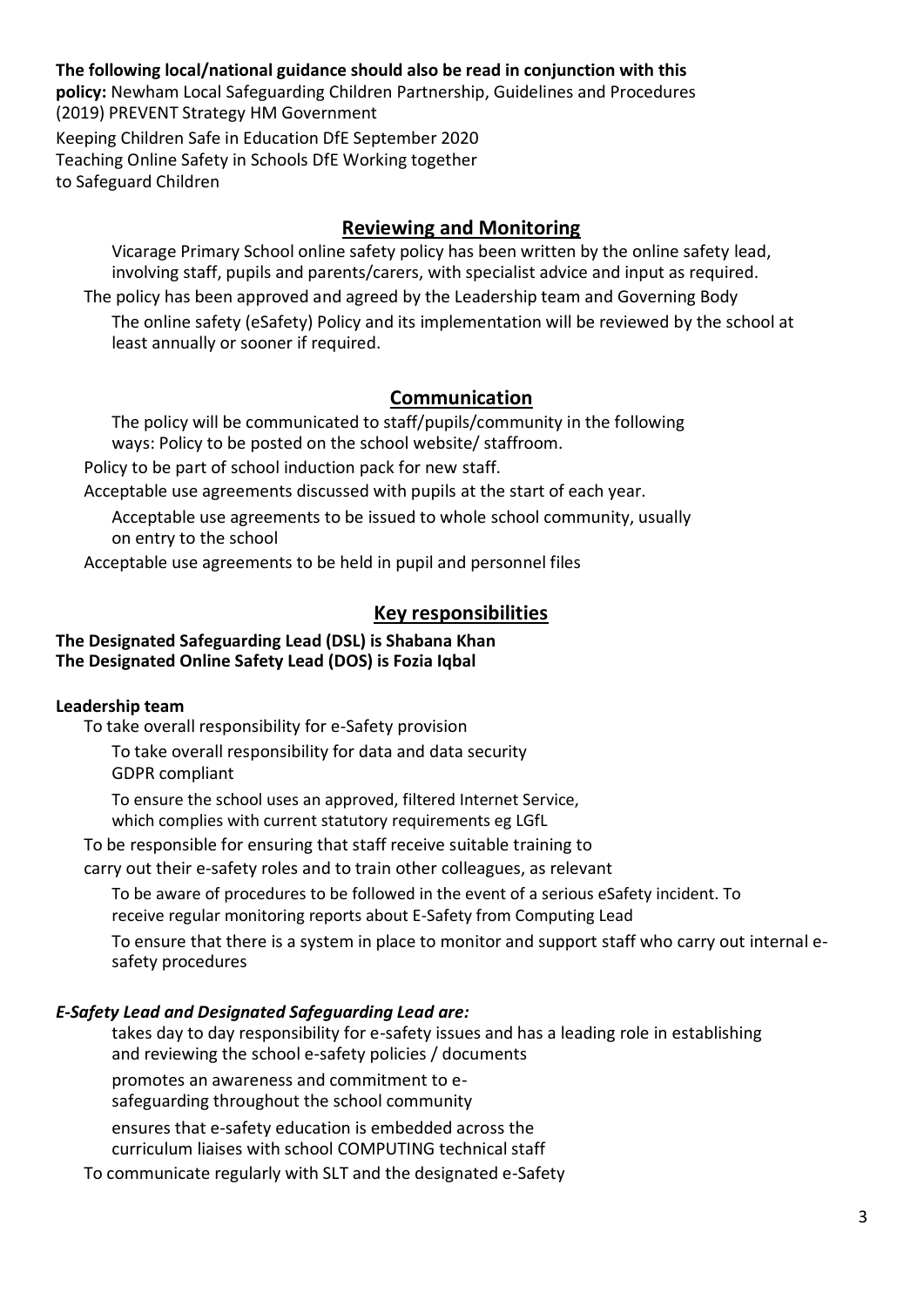Governor / committee to discuss current issues, review incident logs and filtering / change control logs

To ensure that all staff are aware of the procedures that need to be followed in the event of an e-Safety incident

To ensure that an e-Safety incident log is kept up to date facilitates training and advice for all staff

liaises with the Local Authority and relevant agencies

Is regularly updated in e-safety issues and legislation, and be aware

of the potential for serious child protection issues to arise from:

sharing of personal data

access to illegal / inappropriate materials

inappropriate on-line contact with adults /

strangers potential or actual incidents of grooming

cyber-bullying and use of social media

#### **Governors**

To ensure that the school follows all current e-Safety advice to keep the children and staff safe

To approve the E-Safety Policy and review the effectiveness of the policy. This will be carried out by the Governors / Governors Sub

Committee receiving regular information about e-safety incidents and monitoring reports. A member of the Governing Body has taken on the role of E-Safety Governor

To support the school in encouraging parents and the wider community to become engaged in e-safety activities

#### **Computing Curriculum Lead**

To oversee the delivery of the e-safety element of the Computing curriculum To address e-safety issues as they arise promptly

#### **IT Manager**

To report any e-Safety related issues that arises, to the Computing Coordinator.

To ensure that users may only access the school's networks through an authorised and properly enforced password protection policy, in which passwords are regularly changed

To ensure that provision exists for misuse detection and malicious attack e.g. keeping virus protection up to date)

To ensure the security of the school Computing system

To ensure that access controls / encryption exist to protect personal and sensitive information held on school-owned devices

The school's policy on web filtering is applied and updated on a regular basis LGfL is informed of issues relating to the filtering applied by the Grid

To keep up to date with the school's e-safety policy and technical information in order to effectively carry out their e-safety role and to inform and update others as relevant

The use of the network / remote access / email/School Twitter account is regularly monitored in order that any misuse / attempted misuse can be reported to the E-Safety Co-ordinator/Data Protection

To ensure appropriate backup procedures exist so that critical information and systems can be recovered in the event of a disaster.

To keep up-to-date documentation of the school's e-security and technical procedures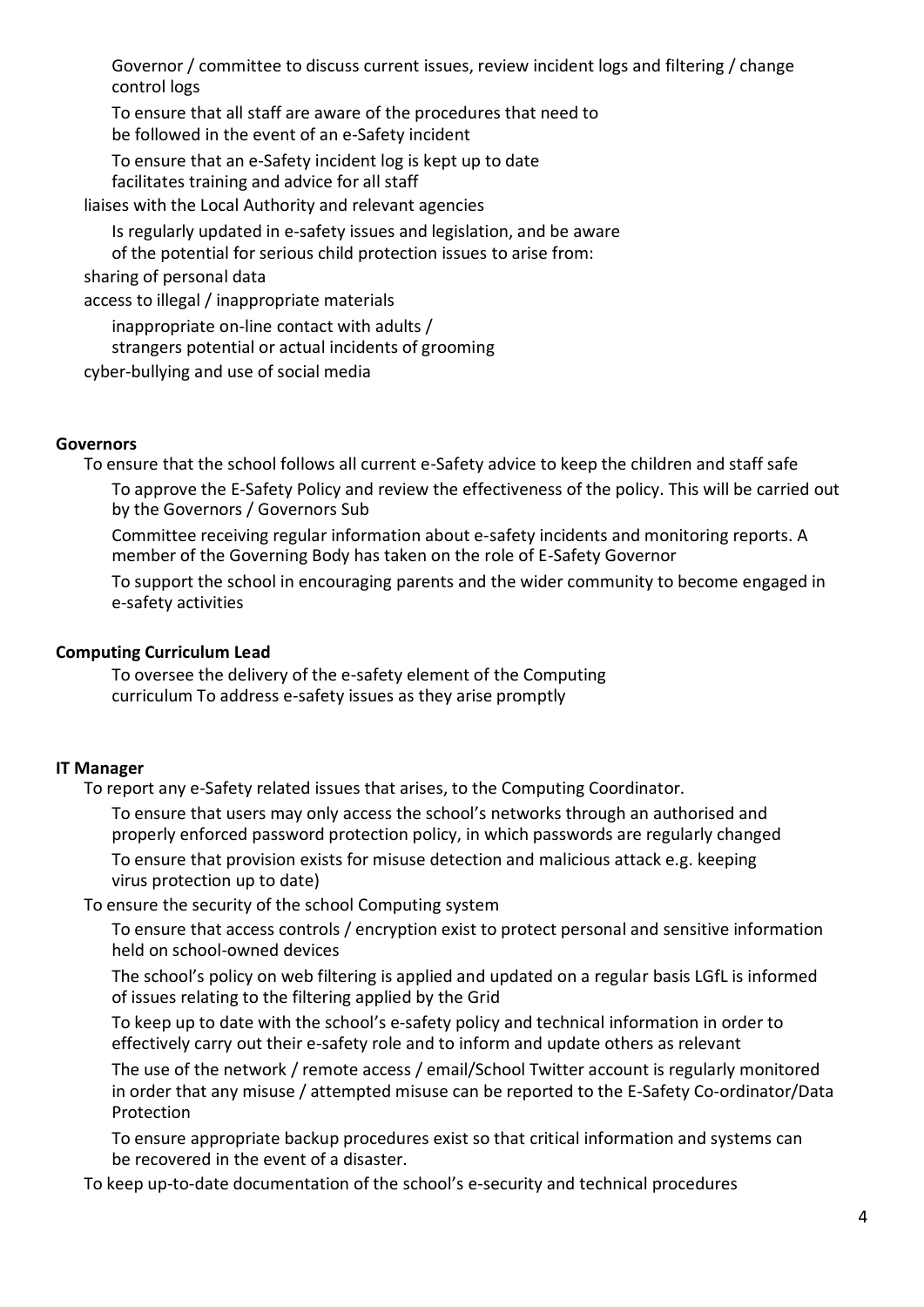#### **Data Protection Lead/ Data Protection Officer**

To take overall responsibility for data and data security

To ensure that all data held on pupils on the school office machines have appropriate access controls in place

#### **All members of staff**

Contributing to the development of online safety policies.

Reading the school Acceptable Use Policies (AUPs) and adhering to

them. Taking responsibility for the security of school systems and data.

Having an awareness of a range of different online safety issues and how they may relate to the children in their care.

Modelling good practice when using new and emerging technologies

Embedding online safety education in curriculum delivery wherever possible.

Identifying individuals of concern and taking appropriate action by following school safeguarding policies and procedures.

Knowing when and how to escalate online safety issues, internally and externally. Being able to signpost to appropriate support available for online safety issues, internally and externally.

Maintaining a professional level of conduct in their personal use of technology, both on and off site. Demonstrating an emphasis on positive learning opportunities.

To maintain an awareness of current e-Safety issues and guidance e.g. through CPD

To read, understand and help promote the school's e-Safety policies and guidance

To ensure that any digital communications with pupils should be on a professional level and only through school based systems, never through personal mechanisms, e.g. email, text, mobile phones etc.

#### **Pupils**

Read, understand, sign and adhere to the Pupil Acceptable Use Policy

have a good understanding of research skills and the need to avoid plagiarism and uphold copyright regulations

to understand the importance of reporting abuse, misuse or access to inappropriate materials To know what action to take if they or someone they know feels worried or vulnerable when using online technology.

To know and understand school policy on the use of mobile phones, digital cameras and hand held devices.

To know and understand school policy on the taking / use of images and on cyber-bullying.

To understand the importance of adopting good e-safety practice when using digital technologies out of school and realise that the school's ESafety Policy covers their actions out of school, if related to their

membership of the school

To take responsibility for learning about the benefits and risks of using the internet and other technologies safely both in school and at home

#### **Parents / Carers**

To support the school in promoting e-safety and endorse the Parents'

Acceptable Use Agreement which includes the pupils' use of the internet and the school's use of photographic and video images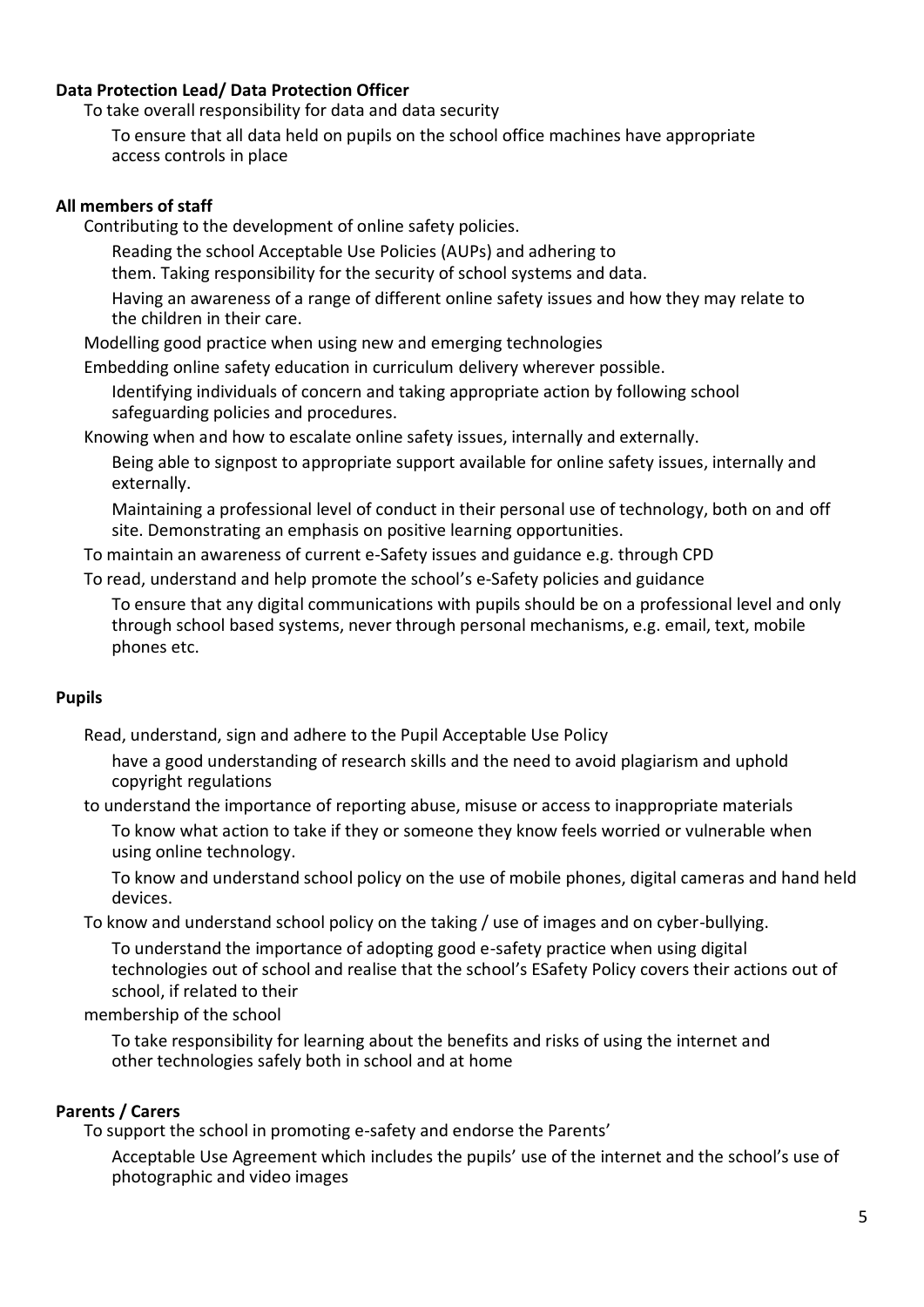To read, understand and adhere to the school Twitter policy

To read, understand and promote the school Pupil Acceptable Use Agreement with their children To access the school website /Twitter account accordance with the relevant school Acceptable Use Agreement.

To consult with the school if they have any concerns about their children's use of technology

# **Teaching & Learning**

## **Online Communication and Safer Use of Technology**

#### **Online Learning platforms**

In response to COVID-19, the school has adopted the use of educational sites to deliver the curriculum. Google Classroom has been adopted throughout the school from EYFS- Y6. The following points are related to the use of Google classroom

All students will be given a Gmail login to access our system servers and the intranet and internet in school. With school Gmail and Google Docs, for example, work and emails cannot be shared with external email accounts, only with others within @viacarage.newvisiontrust.co.uk - the school's Google domain. Google requires basic information to set up these accounts, which have been taken from SIMS and consented to in the application form.

Pupil accounts have a particular set of security settings to reflect the fact that the system is being used by a child

Pupils can only access and comment on classrooms allocated to them and the teachers can restrict comments where required.

Teachers can monitor activity online including usage, downloads and comments. Teaching drive is only accessible by staff.

Teachers will upload any Youtube videos and other attachments as opposed to publishing the link to avoid any inappropriate adverts appearing.

Google accounts are deleted within a few weeks of a child leaving and for all Year 6 pupils.

Any live sessions completed must be done so with reflection to the safeguarding policy including but not limited to: sessions completed in open spaced living rooms (not bedrooms), no personal information visible in the live stream, with a minimum of 3 or more children otherwise the sessions are terminated. All live session meeting links are posted 10minutes prior to the session and teachers are required to enquire if everyone leaves the meeting before ending the meeting.

Recorded sessions are available for upto a week before these expire and children cannot access them again.

Google Classroom online firewall as part of the G-Suite package. This also restricts access to websites, certain words and phrases in searches, access to student friendly videos on youtube.com

**Google's Privacy Policy for GSuite can be found here:** <https://policies.google.com/privacy/update>

# **Managing the school website**

The school will ensure that information posted on the school website meets the requirements as identified by the Department for Education (DfE).

The contact details on the website will be the school address, email and telephone number. Staff or pupils' personal information will not be published.

The head teacher will take overall editorial responsibility for online content published and will ensure that information is accurate and appropriate.

The website will comply with the school's guidelines for publicationsincluding accessibility, respect for intellectual property rights, privacy policies and copyright.

Email addresses will be published carefully online, to avoid being harvested for spam (e.g. by replacing '@' with 'AT'.)

Pupils' work will be published with their permission or that of their parents/carers.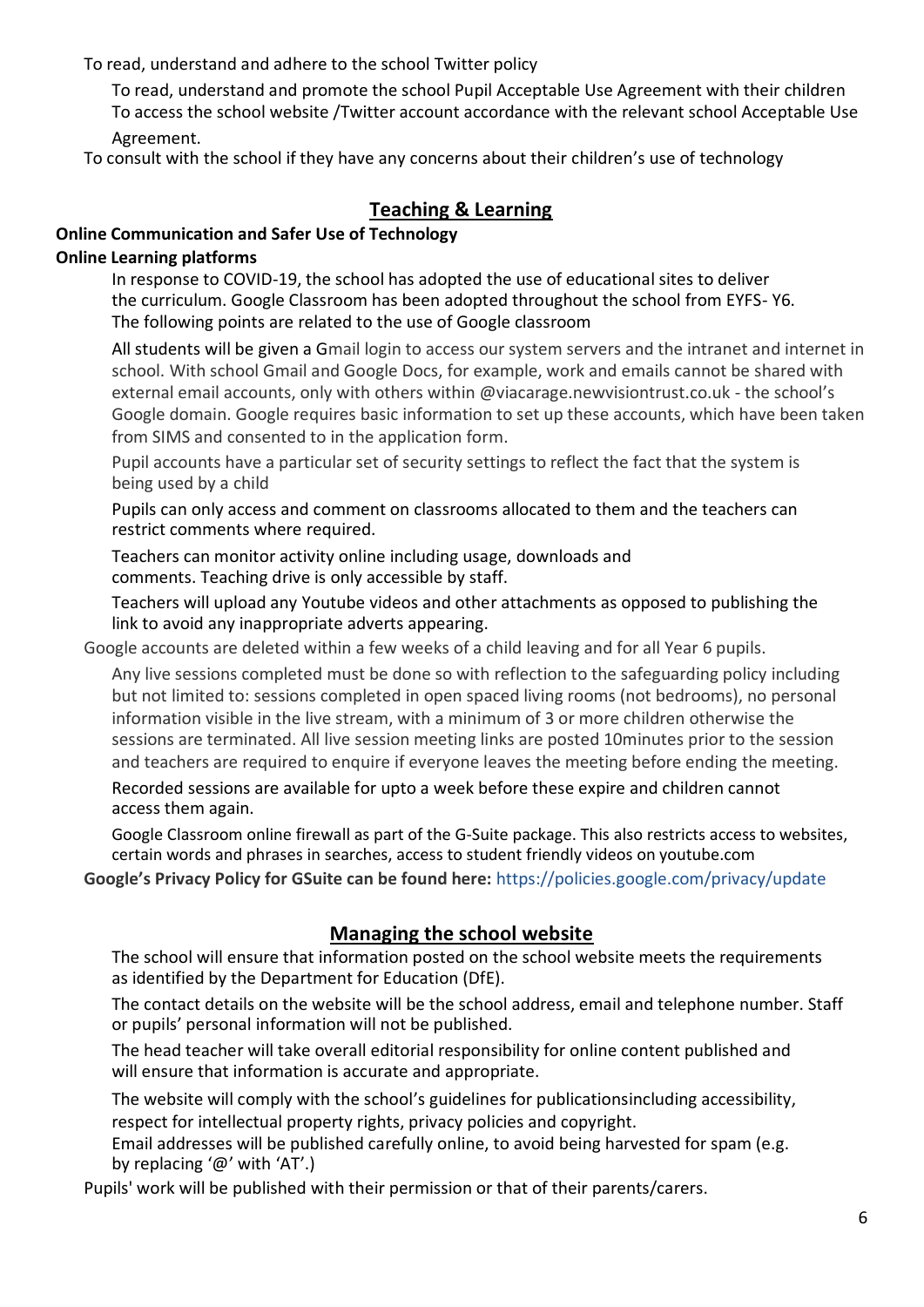The administrator account for the school website will be safeguarded with an appropriately strong password.

The school will post information about safeguarding, including online safety, on the school website for members of the community.

# **Publishing images and videos online**

• The school will ensure that all images and videos shared online are used in accordance with the school image use policy.

▪ The school will ensure that all use of images and videos take place in accordance other policies and procedures including data security, Acceptable Use Policies, Codes of Conduct, social media, use of personal devices and mobile phones etc.

## **Managing email**

Pupils may only use school provided email accounts for educational purposes

All members of staff are provided with a specific school email address to use for any official communication.

The use of personal email addresses by staff for any official school business is not permitted. The forwarding of any chain messages/emails etc. is not permitted. Spam or junk mail will be

blocked and reported to the email provider.

Any electronic communication which contains any content which could be subject to data protection legislation (e.g. sensitive or personal information) will only be sent using secure and encrypted email.

Access to school /setting email systems will always take place in accordance to data protection legislation and in line with other appropriate school policies e.g. confidentiality.

Members of the community must immediately tell a designated member of staff if they receive offensive communication and this will be recorded in the school safeguarding files/records.

Staff will be encouraged to develop an appropriate work life balance when responding to email, especially if communication is taking place between staff and pupils and parents.

Excessive social email use can interfere with teaching and learning and will berestricted. Access in school to external personal email accounts may be blocked.

School email addresses and other official contact details will not be used for setting up personal social media accounts.

## **Appropriate and safe classroom use of the internet and any associated devices**

Internet use is a key feature of educational access and all children will receive age and ability appropriate education to support and enable them to develop strategies to respond to concerns as part of an embedded whole school curriculum. Please access specific curriculum policies for further information.

The school's internet access will be designed to enhance and extend education.

Access levels to the internet will be reviewed to reflect the curriculum requirements and the age and ability of pupils.

All members of staff are aware that they cannot rely on filtering alone to safeguard children and supervision, classroom management and education about safe and responsible use is essential.

Google Classroom online firewall as part of the G-Suite package. This also restricts access to websites, certain words and phrases in searches, access to student friendly videos on youtube.com

Tracking of students activity on the internet within school lessons using Impero a specific monitoring software package, where any incidents and flags will be sent to the Online Safety Lead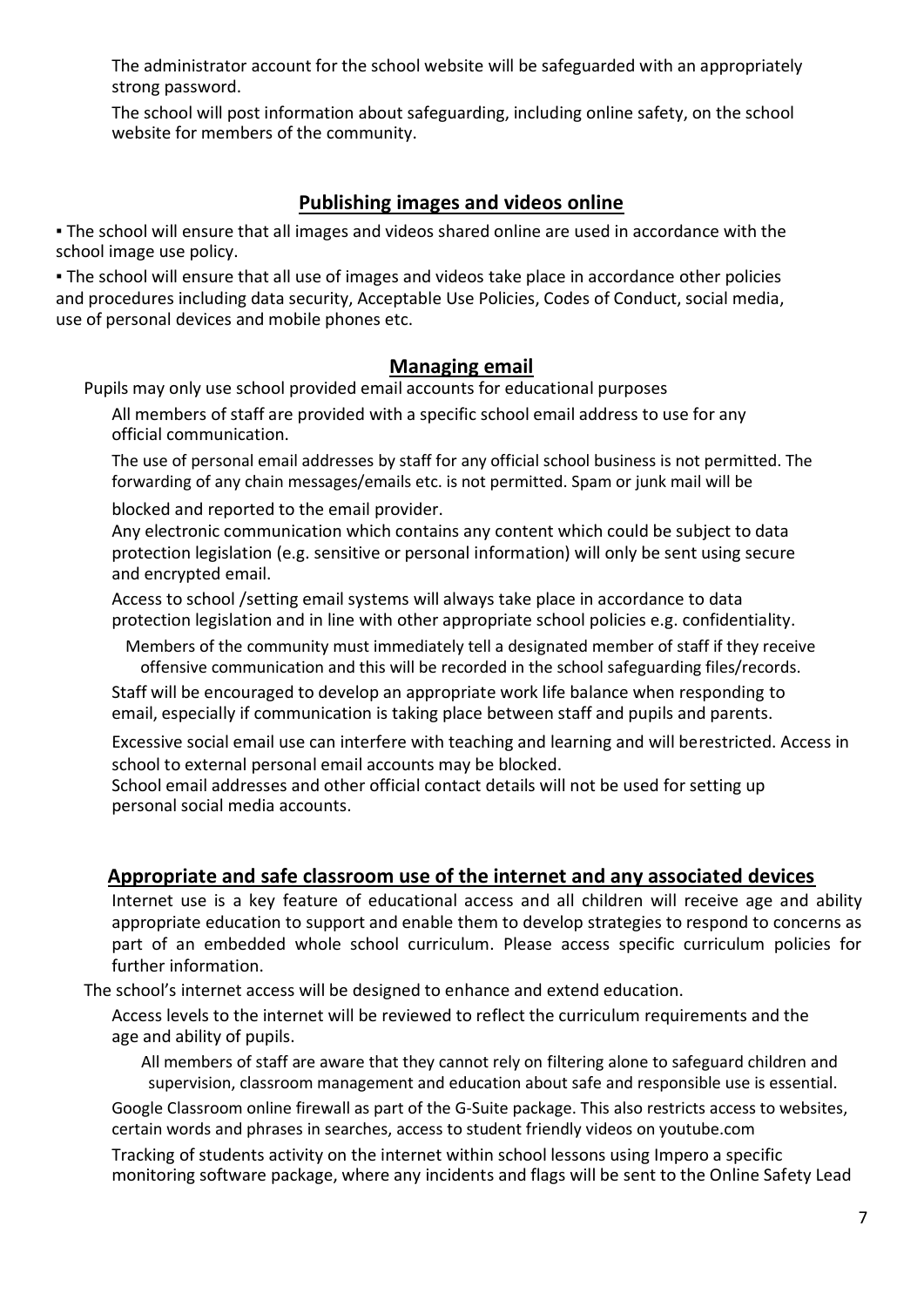and the Deputy head.

Supervision of pupils will be appropriate to their age and ability

At Early Years Foundation Stage and Key Stage 1 pupils' access to the Internet will be by adult demonstration with occasional directly supervised access to specific and approved online materials which supports the learning outcomes planned for the pupils' age and ability.

At Key Stage 2 pupils will be supervised. Pupils will use age-appropriate search engines and online tools and online activities will be teacher-directed where necessary. Children will be directed to online material and resources which support the learning outcomes planned for the pupils' age and ability.

All school owned devices will be used in accordance with the school Acceptable Use Policy and with appropriate safety and security measure in place. All teaching staff are to be assigned iPads to used in a professional manner and used for educational purposes. Each allocation will be recorded and monitored to ensure safety guidelines are respected and adhered to.

Members of staff will always evaluate websites, tools and apps fully before use in the classroom or recommending for use at home.

Pupils will be educated in the effective use of the Internet in research, including the skills of knowledge location, retrieval and evaluation.

The school will use age appropriate search tools (Safesearch) as decided by the school following an informed risk assessment to identify which tool best suits the needs of our community.

The school will ensure that the use of Internet-derived materials by staff and pupils complies with copyright law and acknowledge the source of information.

Pupils will be taught to be critically aware of the materials they read and shown how to validate information before accepting its accuracy.

The evaluation of online materials is a part of teaching and learning in every subject and will be viewed as a whole-school requirement across the curriculum.

The school will use the internet to enable pupils and staff to communicate and collaborate in a safe and secure environment.

# **Filtering and monitoring**

#### The school:

Has the educational filtered secure broadband connectivity through the SWGfL and also connects to the 'private' Google Apps for Education domain

Uses the SWGfL Net Sweeper filtering system, which blocks sites that fall into categories such as pornography, race hatred, gaming, sites of an illegal nature, etc. All changes to the filtering policy is logged and only available to staff with the approved 'web filtering management' statu

Ensures networks remain healthy through use of Sophos anti-virus software (from SWGfL) etc. and network set-up so staff and pupils cannot download executable files

Uses DfE, LA, Google Apps for Education domain or SWGfL approved secured email to send personal data over the Internet and uses encrypted devices, secure remote access or Google Apps for Education where staff need to access personal level data off-site

Blocks all Chat rooms and social networking sites except those that are part of an educational network or approved Learning Platform

Has blocked pupil access to music download or shopping sites – except those approved for educational purposes at a regional or national level

Uses security time-outs on Internet access where practicable / useful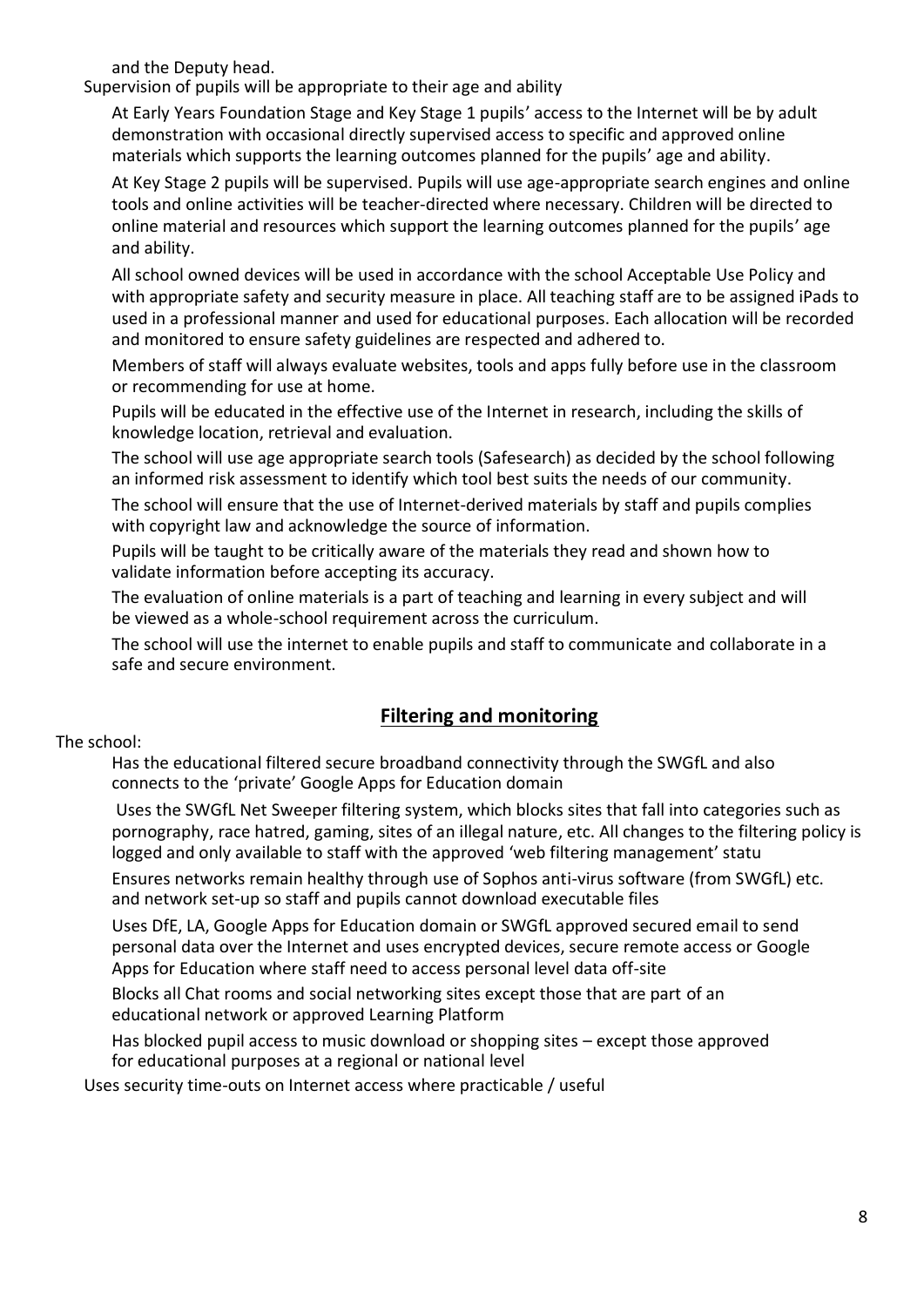# **Management of school learning platforms/portals/gateways**

Leaders/managers and staff will regularly monitor the usage of the Learning Platform (LP) in all areas, in particular message and communication tools and publishing facilities.

Pupils/staff will be advised about acceptable conduct and use when using the LP.

Only members of the current pupil, parent/carers and staff community will have access to the LP. All users will be mindful of copyright issues and will only upload appropriate content onto the LP.

When staff, pupils' etc. leave the school their account or rights to specific school areas will be disabled or transferred to their new establishment.

Any concerns about content on the LP will be recorded and dealt with in the following ways: The user will be asked to remove any material deemed to be inappropriate or offensive.

The material will be removed by the site administrator if the user does not comply. Access to the LP for the user may be suspended.

The user will need to discuss the issues with a member of leadership before reinstatement. A pupil's parent/carer may be informed.

A visitor may be invited onto the LP by a member of the leadership. In this instance there may be an agreed focus or a limited time slot.

Pupils may require editorial approval from a member of staff. This may be given to the pupil to fulfil a specific aim and may have a limited time frame.

# **Social Media Policy Official use of social media**

Vicarage Primary School currently has a Twitter account. Following expectations are required to be adhered to:

Only SLT members will tweet pre agreed tweets.

Information about safe and responsible use of social media will be communicated clearly and regularly to all members of Vicarage Primary School's community.

Teachers are instructed not to run social network spaces for student use on a personal basis or to open up their own spaces to their students, but to use the schools' preferred system for such communications e.g. google classroom

The school's preferred system for social networking will be maintained in adherence with the communications policy.

#### **School staff will ensure that in private use:**

No reference should be made in social media to students / pupils / parents / carers or school staff

All members of staff are advised not to communicate with or add as 'friends' any current or past children/pupils or current or past pupils' family members via any personal social media sites, applications or profiles. Any pre-existing relationships or exceptions that may compromise this will be discussed with Designated Safeguarding Lead and/or the Headteacher.

All communication between staff and members of the school community on school business will take place via official approved communication channels (Staff email)

Staff will not use personal social media accounts to make contact with pupils or parents, nor should any contact be accepted, except in circumstance whereby the Headteacher has given prior approval.

They do not engage in online discussion on personal matters relating to members of the school community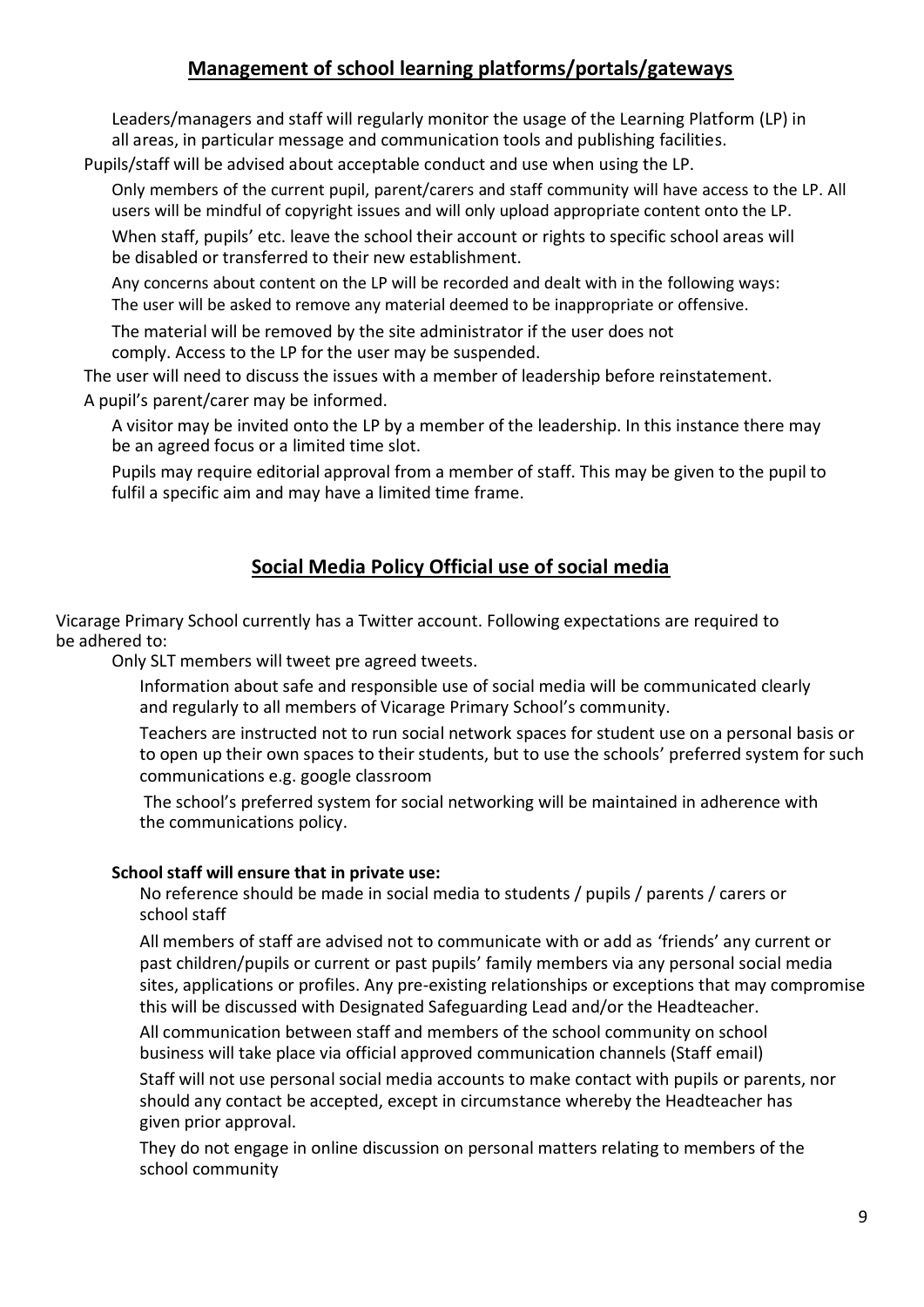Personal opinions should not be attributed to the school or local authority

Security settings on personal social media profiles are regularly checked to minimise risk of loss of personal information.

# **Use of Personal Devices and Mobile Phones Student personal use of social media**

Safe and responsible use of social media sites will be outlined for children and their parents as part of the Acceptable Use Policy.

Personal publishing on social media sites will be taught to pupils as part of an embedded and progressive education approach via online safety and safer internet day, age appropriate sites which have been risk assessed and approved as suitable for educational purposes.

Any concerns regarding pupils' use of social networking, social media and personal publishing sites, both at home and at school, will be dealt with in accordance with existing school policies including anti-bullying and behaviour.

# **Staff use of personal devices**

Staff are not permitted to use their own mobile phones or devices for contacting children or their families within or outside of the setting in a professional capacity.

Staff will not use personal devices such as mobile phones or cameras to take photos or videos of pupils and will only use school provided equipment for this purpose.

If a member of staff breaches the school policy then disciplinary action may be taken. Mobile phones and personally -owned devices will be switched off or switched to 'silent' mode,

# **CCTV**

The school may use CCTV in some areas of school property as a security measure.

Cameras will only be used in appropriate areas and as an investigative avenue for any incidents that arises.

# **Managing Information Systems**

▪ Personal data will be recorded, processed, transferred and made available according to the Data Protection Act 1998.

## **Security and Management of Information Systems**

The security of the school information systems and users will be reviewed regularly. Virus protection will be updated regularly.

Personal data sent over the Internet or taken off site (such as via portable media storage) will be encrypted or accessed via appropriate secure remote access systems.

Portable media may not be used without specific permission followed by an anti-virus /malware scan.

Unapproved software will not be allowed in work areas or attached to email.

Files held on the school's network will be regularly checked.

The computing leader/network manager will review system capacity regularly.

The appropriate use of user logins and passwords to access the school network will be enforced for all but the youngest users.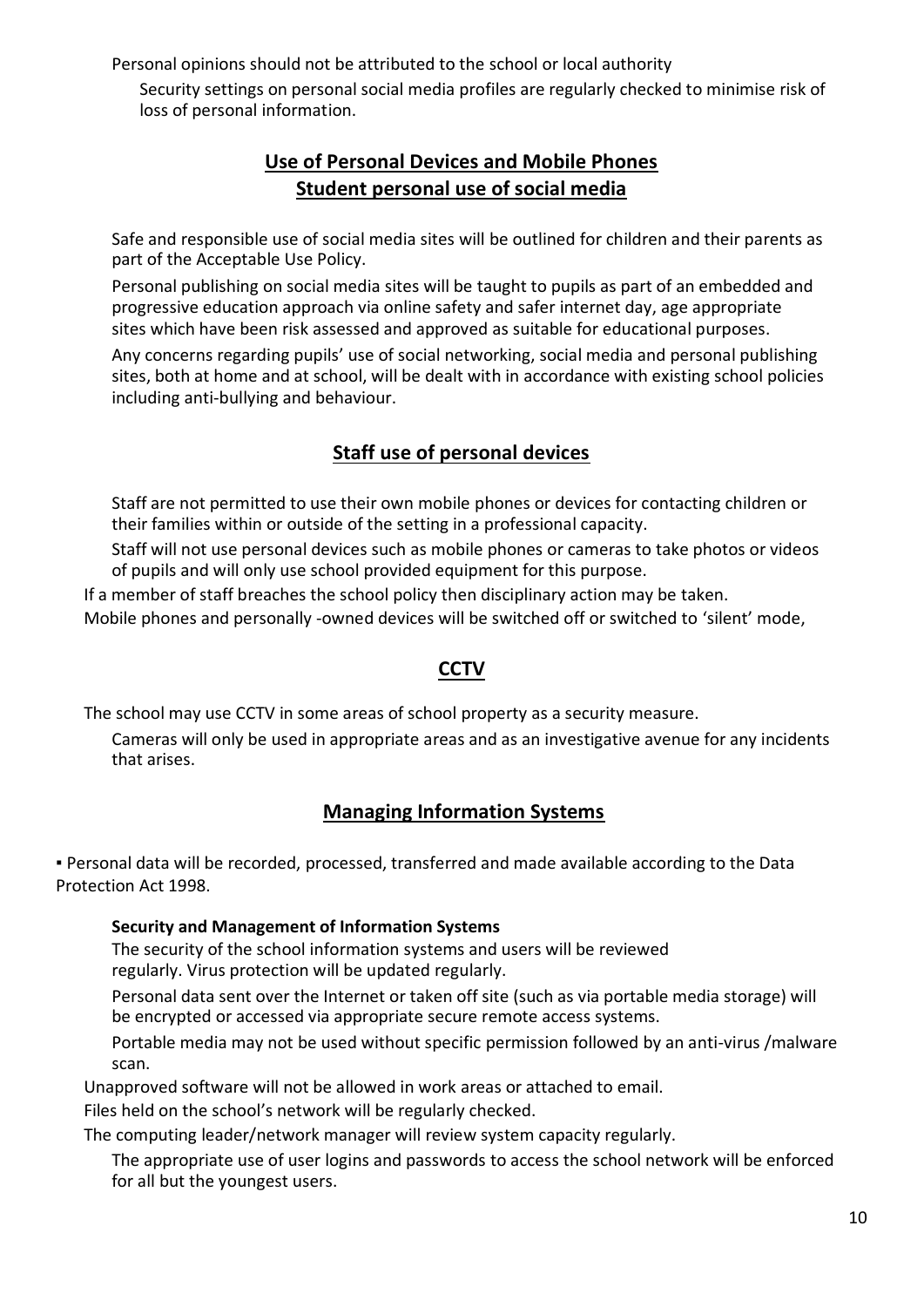All users will be expected to log off or lock their screens/devices if systems are unattended. Password policy

All users will be informed not to share passwords or information with others and not to login as another user at any time.

Staff and pupils must always keep their password private and must not share it with others or leave it where others can find it.

All members of staff will have their own unique username and private passwords to access school systems. Members of staff are responsible for keeping their password private.

From year 2, all pupils are provided with their own unique username and private passwords to access school systems. Pupils are responsible for keeping their password private.

We require staff and pupils to use STRONG passwords for access into our system.

We require staff to change their passwords every 90 days and there are systems in place to enforce this.

# **Responding to Online Incidents and Safeguarding Concerns**

All members of the community will be made aware of the range of online risks that are likely to be encountered including sexting, online/cyber bullying etc. This will be highlighted within staff training and educational approaches for pupils.

An important element of e-Safety is the ability to identify and deal with incidents of concern including the confidentiality of information.

All staff, volunteers and pupils have a responsibility to report e-Safety incidents or concerns so that they may be dealt with effectively and in a timely manner in order to minimise any impact.

Misuse of the Internet may result in disciplinary action, including written warnings, withdrawal of access privileges, and in extreme cases, suspension or expulsion, in accordance with the school's Behaviour or Discipline Policy.

The Designated Safeguarding Lead (DSL) will be informed of any online safety (e-Safety) incidents involving child protection concerns, which will then be recorded on Safeguard.

The school also reserves the right to report any illegal activities to the appropriate authorities Any allegations against a member of staff's online conduct will be discussed with the LADO (Local

Authority Designated Officer).

All members of the school community will be reminded about safe and appropriate behaviour online and the importance of not posting any content, comments, images or videos online which cause harm, distress or offence to any other members of the school community.